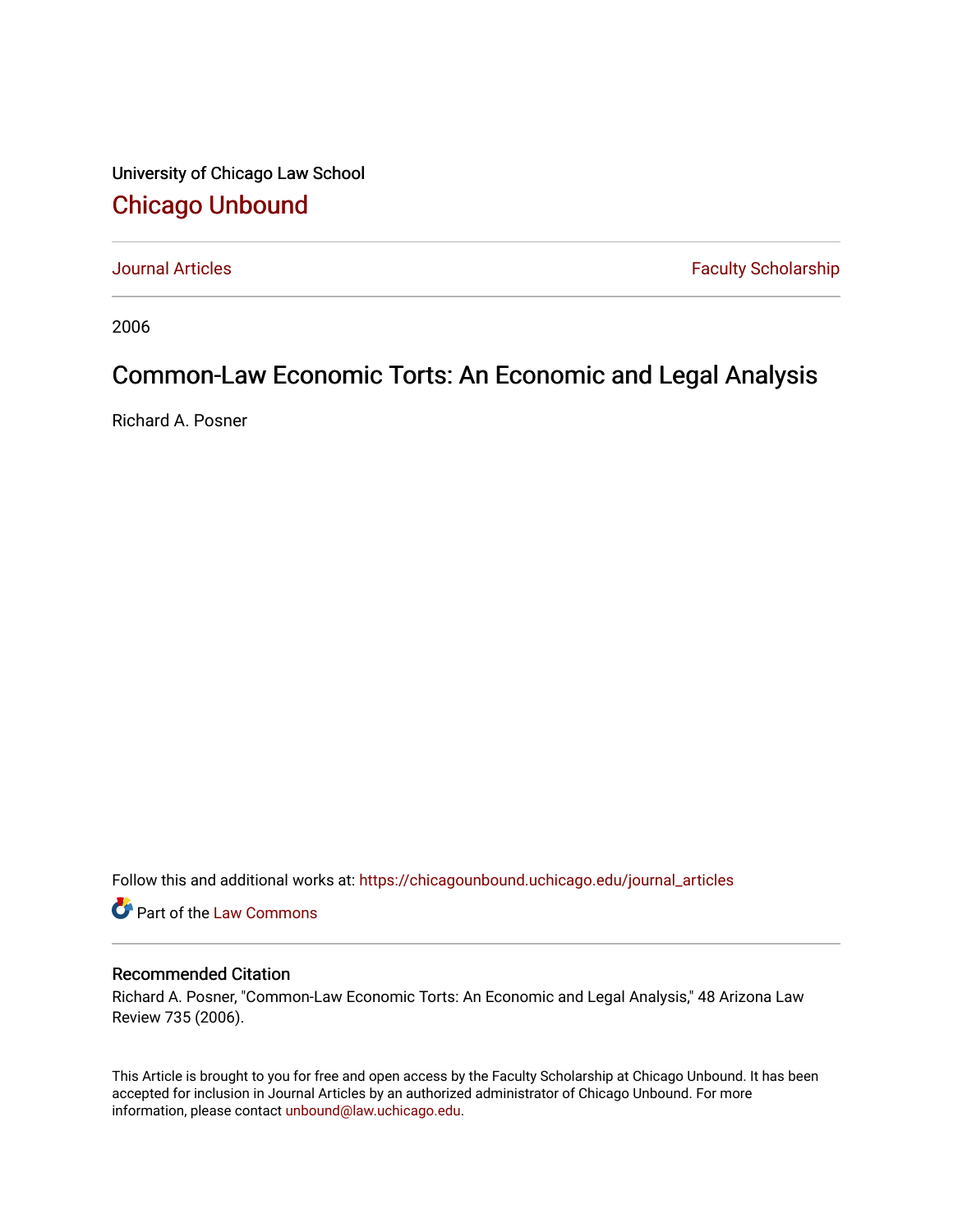# **COMMON-LAW ECONOMIC TORTS: AN ECONOMIC AND LEGAL ANALYSIS**

# Richard **A.** Posner\*

#### **I. INTRODUCTION**

When the kind of behavior on which tort liability can be predicated, such as carelessness, causes a physical or emotional injury, or even a loss of reputation, it is natural to suppose that more than "economics" is involved and that economic analysis is merely one candidate for guiding the formulation of doctrine. But when the behavior causes only an "economic" harm in the narrowest sense, that is, a financial loss unrelated to any physical contact with the victim or even with his property, there is no ground that I can understand for framing the inquiry in other than economic terms. This is provided, however, that the inquiry is understood to comprehend all relevant costs and benefits, including costs of using the legal system to redress harms, costs of insuring, and the possible disutility from having to bear a risk that cannot be shifted through insurance or otherwise. But given these qualifications, which amount merely to an insistence that economic analysis be done correctly, it should be uncontroversial to claim that the best rule of law for the "economic torts" will be the most efficient rule of law. I define economic torts to mean tort claims that do not allege physical contact with the victim or his property or harm to such nonfinancial, or at least noncommercial, goods as business reputation and personal privacy.

It is surprising that the economic literature on the economic torts is so sparse relative to the economic literature on the physical torts—torts involving personal injury or property damage-including the wrongful taking of property (conversion).<sup>1</sup> One might have thought the economic torts a more natural target of

Judge, U.S. Court of Appeals for the Seventh Circuit; Senior Lecturer, University of Chicago Law School. This Article is a revised version of a paper originally presented as the keynote address at the Dan B. Dobbs Conference on Economic Tort Law hosted by the University of Arizona James E. Rogers College of Law in Tucson, Arizona, on March 3-4, 2006. Articles from the Conference are collected in this issue, Volume 48 Number 4, of the *Arizona Law Review.* I thank Sarah Fackrell and Meghan Maloney for their very helpful research assistance and Ellen Bublick and Andrei Shleifer for helpful comments on an earlier draft.

I. For other discussions of the economic-loss doctrine, see WILLIAM M. LANDES & RiCHARD A. POSNER, THE ECONOMIC STRUCTURE OF TORT LAW 251-55 (1987); W. Bishop, *Economic Loss in Tort,* 2 OXFORD J. LEGAL STUD. **1** (1982); Mauro Bussani,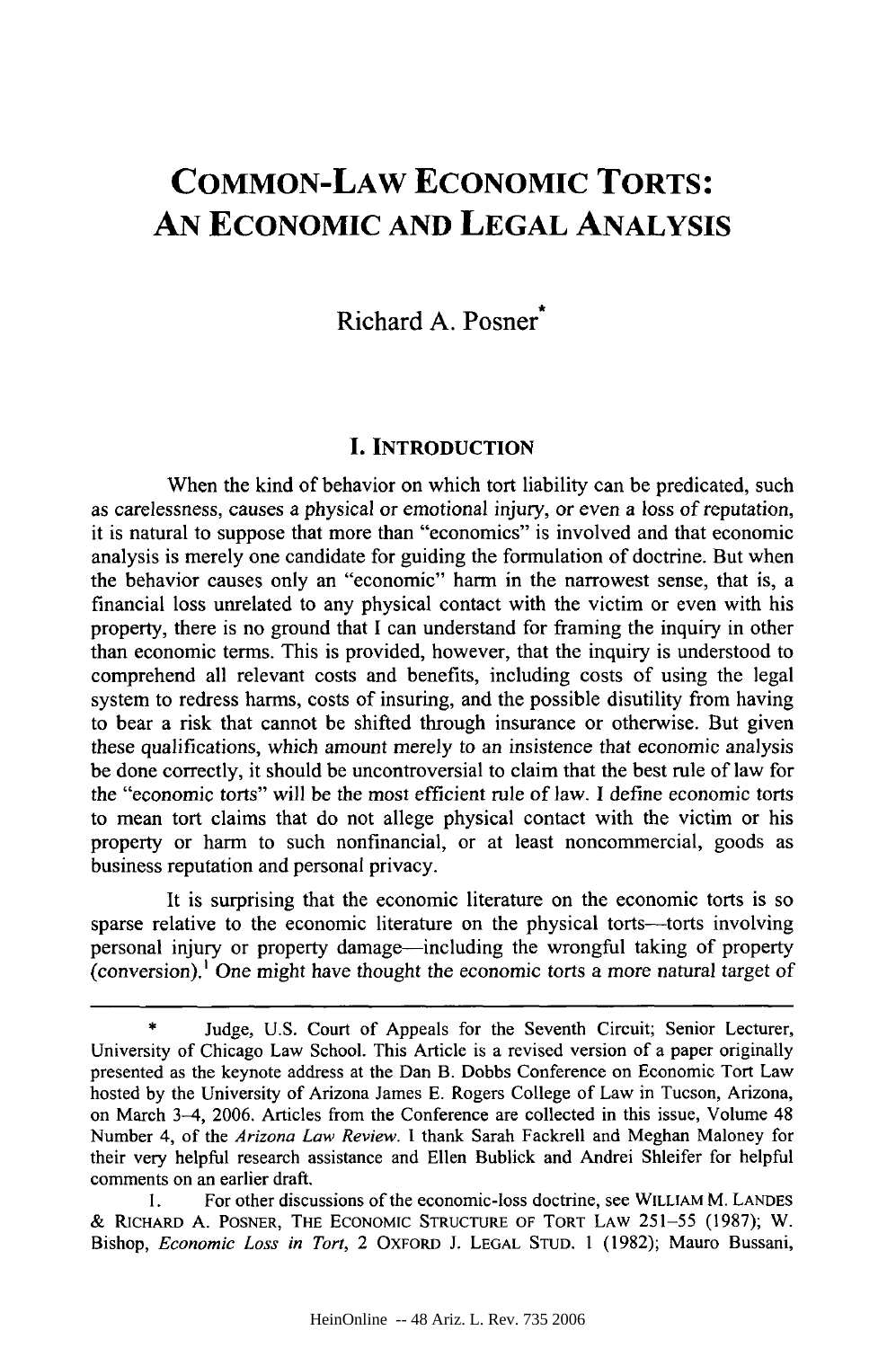economic analysis. The principal exception to the neglect of those torts concerns the competitive torts, which are based on notions similar to those that inform the antitrust laws-a field deeply plowed **by** economists. **I** exclude them from the category of "economic torts" discussed in this paper. **I** discuss just four areas, all controversial, within the nebulously bounded domain of economic torts: the economic-loss doctrine, liability of negligent providers of services to third parties, intentional interference with contract, and the award of punitive damages for breaking a contract (usually an insurance contract) in bad faith.

**If** the only normative issue regarding the law of economic torts should be the law's efficiency, then we have only to determine the congruence between the particular doctrines of that law and how an economist would analyze the disputes governed **by** those doctrines. **If** there are discrepancies, the law should be changed to bring it into line with the economics.

#### **II. THE ECONOMIC-Loss DOCTRINE**

I begin with a concrete illustration that clearly exhibits the difference between economic and physical torts. The example will be my vehicle for discussing the "economic-loss" doctrine,<sup>2</sup> the most discussed doctrine of the law relating to economic torts.

Suppose *A* owns a store and *B* is a builder who is using a crane to construct a building next to *A's* store. Through *B's* negligence, his crane falls on *A's* store, damaging the store and injuring *C,* one of the store's customers. *A* can sue for the property damage plus loss of profits while the store is closed for repairs, and *C* can sue for her pain and suffering and lost earnings even if she is an "eggshell skull" plaintiff who would not have been injured at all had her skull been of average thickness. The fact that *C's* damages are unforeseeable is no bar to her recovering her full damages from B; likewise, the fact that the amount of *A's* lost profits would have been completely unforeseeable.

But now suppose that the crane, instead of falling on  $A$ 's store, falls on the public sidewalk directly in front of the store, blocking the entrance and thereby forcing the store to close until the crane is removed and the sidewalk repaired, which might take several days. Assuming as before that the accident was caused by *B's* negligence, should *A* be allowed to sue *B* for the profits lost while the store is closed?

The answer given by the economic-loss doctrine is "no."<sup>3</sup> The economic reasons-the only reasons I am interested in-are several.<sup>4</sup> First, *A*'s lost profits

Vernon Valentine Palmer & Francesco Parisi, *Liability for Pure Financial Loss in Europe: An Economic Restatement,* 51 AM. **J.** CoMp. L. 113 (2003); Victor P. Goldberg, *Recovery for Economic Loss Following the Exxon* Valdez *Oil Spill,* 23 J. LEGAL STUD. 1 (1994). Bishop's 1982 paper makes most of the economic points relevant to assessing the doctrine.

<sup>2.</sup> *See generally* E. River **S.S.** Corp. v. Transamerica Delaval, Inc., 476 U.S. 858 (1986); Miller v. U.S. Steel Corp., 902 F.2d 573 (7th Cir. 1990).

<sup>3.</sup> *See, e.g.,* 532 Madison Ave. Gourmet Foods, Inc. v. Finlandia Ctr., Inc., 750 N.E.2d 1097, 1103 (N.Y. 2001).

<sup>4.</sup> For other discussions of the economics of the economic-loss doctrine, similar though not identical to the present one, see the references in note 1 above (especially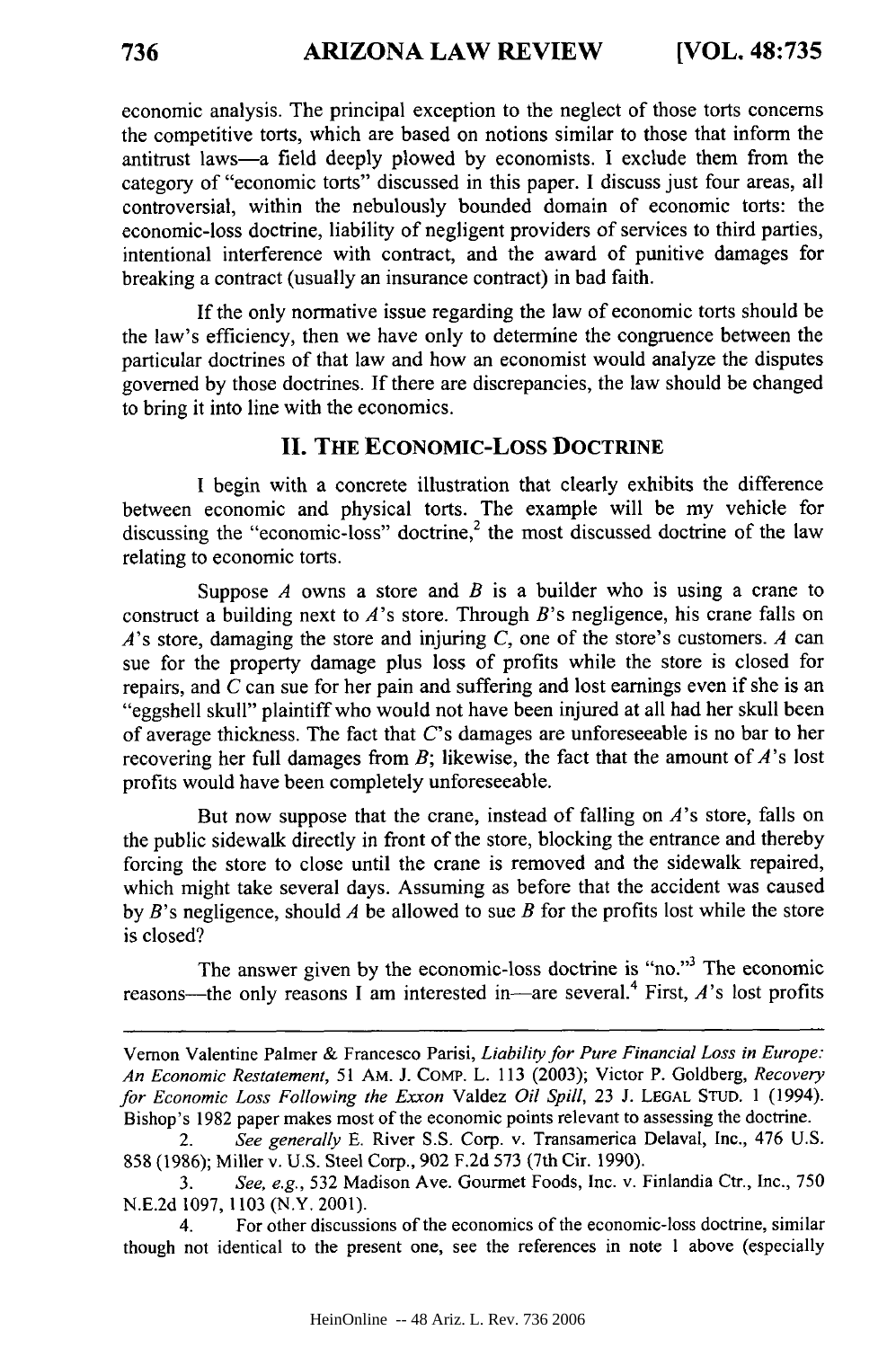are, in the language of economics, a "private" rather than a "social" cost. A social cost is a diminution in the total value of society's economic goods; a private cost is a loss to one person that produces an equal gain to another. In other words, private costs result in a transfer of wealth but not a diminution of it. The property damage to *A's* store and the physical injury to *C* are social costs because they are not offset by gains elsewhere. But *A's* lost profits *are* offset elsewhere and are therefore merely a private cost. If *A's* store is closed, his customers will shop elsewhere: *A's* lost profits will be his competitors' gain.

But we must consider whether his *entire* lost profit will be their gain or whether there will be some slippage, and therefore a diminution of aggregate wealth as well as a wealth transfer. There will be no significant slippage if but only if the average costs to the other stores of selling to additional customers do not increase. They will not increase if, for example, the stores do not have to add staff, or pay a premium to obtain the additional goods they need to cope with the surge in demand.

The "only *if'* (their costs do not rise) qualification is important. If a firm is at full capacity and therefore selling in a region of increasing marginal cost, the adjustments necessary to increase its output, especially in the short run, are apt to increase its marginal cost significantly. But not if it has some excess capacity. Although "excess capacity" sounds like waste, it need not be. Most retail establishments operate most of the time with a bit of excess capacity in order to handle peak demands. "Extra" would be a better term for it, because this "excess" capacity is really peak-load capacity, and so provided that the collapse of the crane does not occur at Christmas or some other peak selling period, the stores to which *A's* customers switch when A's store is closed will be able to handle the additional demand at no or very slight extra cost, especially if *A's* customers spread out among a number of other stores rather than piling into just one. Assuming, therefore, that all of *A's* lost profits are shifted to other store owners rather than being eaten up in higher costs incurred by those store owners, *B* has not caused a net social loss beyond the cost of repairing the sidewalk, for which it should be liable-but of course not to *A,* who does not own the sidewalk or have an obligation to pay for its repair.

A second reason not to impose liability for *A's* lost profits is that it is very difficult for *B*, the crane company, to estimate its potential liability in advance of the accident. It would have a general idea of how many people it might hurt, or how much property damage it might do, if its crane collapsed; but it could not estimate the costs arising from the interruption that the collapse might cause in business activities and the inconvenience that the collapse might cause customers of those businesses. This uncertainty would prevent *B* from determining how much it should invest in precautions to prevent the collapse of its crane (that is, the investment that would equate the cost of precaution to the expected benefit in reduced legal liability). It would also make it difficult, and indeed probably impossible, for *B* to buy insurance against liability for such consequences. In

Bishop's 1982 article) and my opinion in *Rardin v. T & D Machine Handling, Inc.,* 890 F.2d 24 (7th Cir. 1989).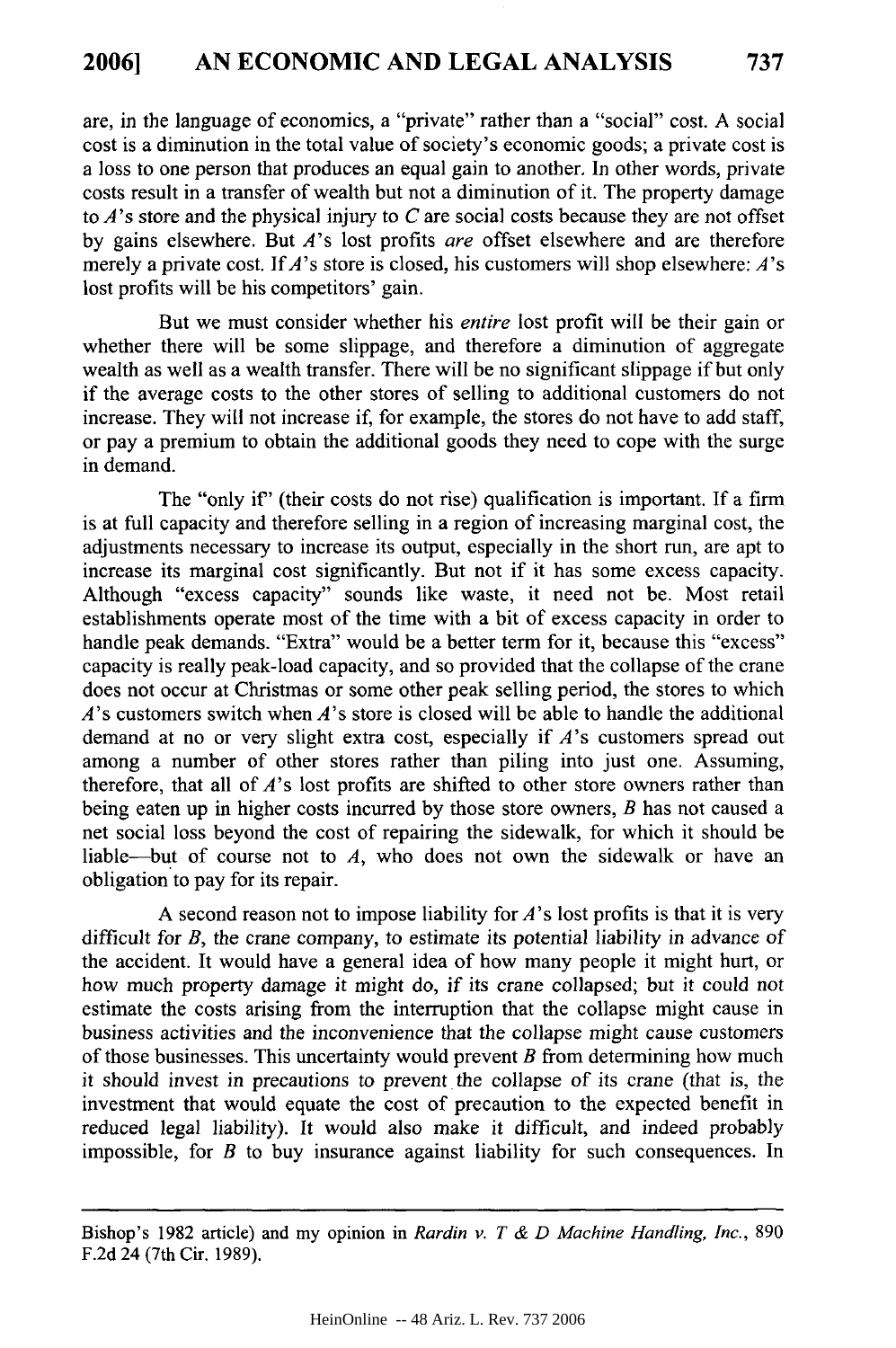general, insurance can be purchased only if the insurance company can calculate the risk of loss, since without such a calculation there is no way to fix a premium.<sup>5</sup>

In contrast to the debilitating uncertainty faced by the crane company, each business that might be affected by such an accident knows the value of its inventory and of its fixed assets, knows its customers' behaviors, the pattern of demands, staff expense, and so forth, and can use that information either to take precautions (the commercial equivalent of fastening one's seatbelt) that will minimize any business losses from an accident, or to buy insurance. For an insurance company should be able to calculate the risk of business loss from *all* accidents, as distinct from an accident caused by the fall of a crane. Business-loss insurance, it is true, is bound to be incomplete because of the moral-hazard problem of insuring a business against a loss of profits, that is, the tendency of insurance to cause the insured to relax his efforts to prevent the event insured against from coming to pass. But the limited liability of businesses that operate in the corporate form, and their ability to discharge their liabilities in bankruptcy, are, from a functional standpoint, forms of business-loss insurance.

In addition, however, if the victims of an economic tort are numerous (unlike my hypothetical case, where there was only one principal victim), and each incurs only a small loss, then letting the loss rest with them, rather than shifting it to the injurer, is an automatic if highly imperfect form of insurance. It is in fact self-insurance, with the victims constituting the insurance pool. Most people prefer to self-insure against risks of small losses—hence the deductibles found in most insurance policies-although, deductibles have the additional function of inducing the insured to exercise care, which reduces the moral-hazard problem inherent in insurance.

I have described two distinct methods by which potential victims can, in advance, minimize their losses from the collapse of the crane: preventing a loss from occurring in the first place (as by minimizing the amount of inventory kept in the store) and insuring against the loss. The second method may seem merely a way of shifting a loss, from the insured to the insurance pool, much like the shifting of profits from *A* to his competitors, rather than a way of reducing the loss. But that is incorrect. Risk is a real cost, in the sense of disutility, to anyone who is risk averse.<sup>6</sup> Insurance reduces the risk by translating it into a certain cost (the insurance premium) bome by all the members of the insurance pool. One might doubt that business firms would be risk averse, since corporate shareholders can eliminate the risk of a plunge in the value of the individual stocks in their portfolio by diversifying their portfolio. But not all firms are corporations, let alone

<sup>5.</sup> It is true that members of the Lloyd's syndicate in London will "insure" against risks that cannot be quantified, but this is not insurance in the conventional sense; it is gambling.

<sup>6.</sup> Risk aversion is an implication of diminishing marginal utility of income. Most people would prefer to pay \$20 to avoid a .001 probability of a \$10,000 loss than to take their chances on the loss, even though the expected cost of the loss is only \$10  $(10,000 \times 0.001)$ . The reason is that the expected disutility of such a loss is much greater than the expected cost because inframarginal dollars are worth more than marginal ones. It is the same reason that most people would not put up \$1 million for a 50 percent chance of winning \$2 million.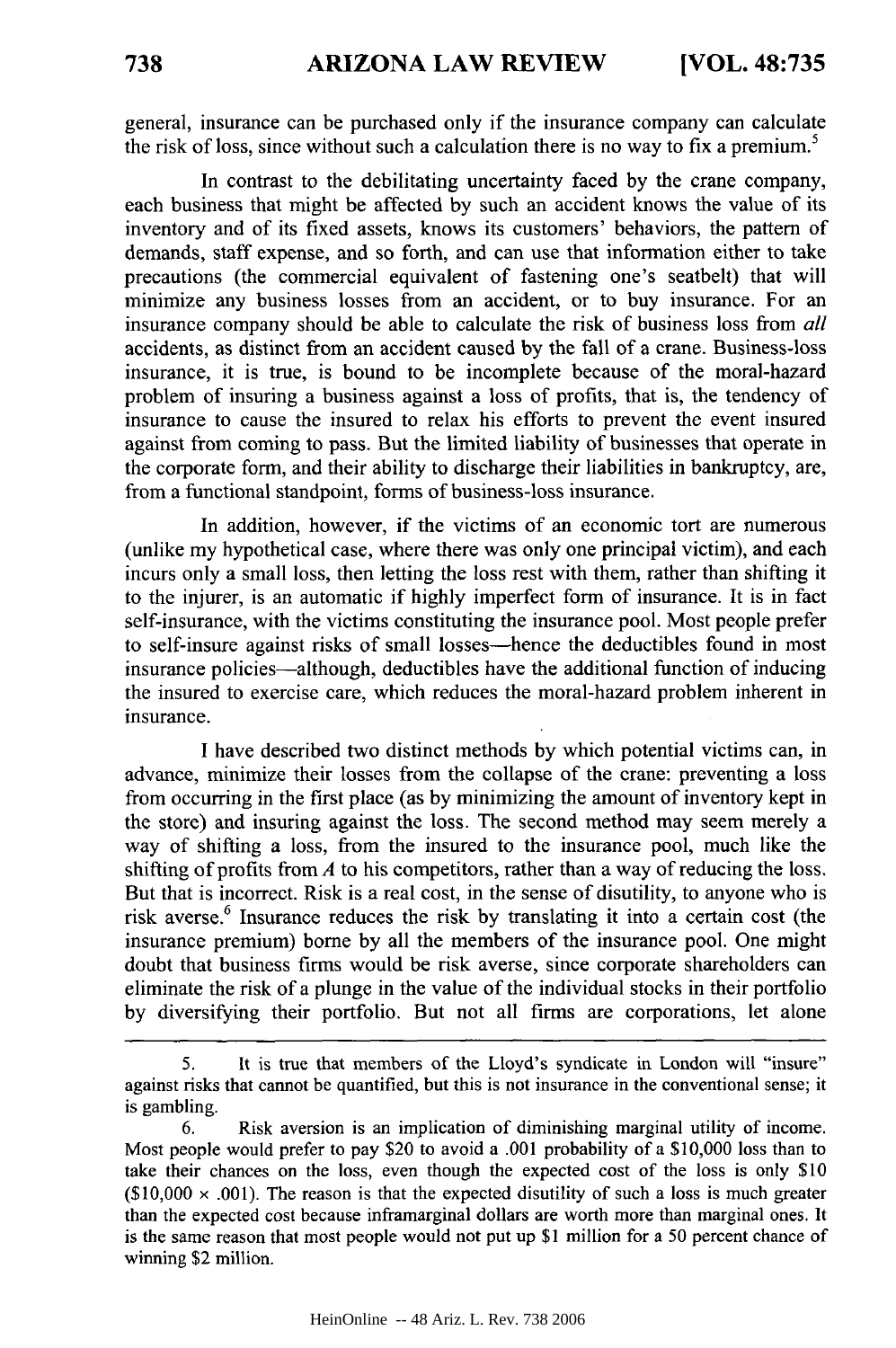corporations whose stock is publicly traded, and not all risk-averse investors hold diversified portfolios; they might like to, but it might be too costly for them. Moreover, corporate officers and employees may have firm-specific human capital, which is not diversifiable, and if so they will incur disutility from the risk that their corporation faces.

It is true that by reducing the disutility of a damages judgment, liability insurance may increase the number of accidents; But provided that compensation is full, an increase in the number of accidents need not reduce economic welfare.

The upshot of this analysis is that efficiency may be promoted by shifting the legal responsibility for an accident from the injurer to the victim. This is simply generalizing to tort law the contract-law rule of *Hadley v. Baxendale;7* and indeed I did this many years ago in a case called *Evra,8* which was much like *Hadley* except that there was no contractual relation between injurer and victim. The point in *Hadley,* as in my hypothetical case of the crane, was that the carrier could not estimate the loss that the customer would incur from a delay in the delivery of the repaired mill shaft to the customer, but the customer could estimate this cost and, therefore, was in a better position to avoid the loss by taking appropriate precautions or by buying insurance.

The third economic reason for the economic-loss doctrine is that the determination of damages is more difficult when there is no physical connection to the injury because it is much harder to delimit the victims. The collapse of the crane would undoubtedly interrupt more routines than merely that of the store it fell in front of. Owners of other stores on the block might complain that they had lost sales because of the obstructed sidewalk, though in fact their loss might have been due to other factors. A's suppliers and employees would claim they had lost profits and wages respectively when the closing of the store eliminated its purchase of goods and caused it to lay off most of its workers. And many of these losses would generate offsetting gains to others-other buyers of the goods, other stores--exacerbating the first problem that I discussed that motivates the economic-loss doctrine. No doubt the losses incurred by customers inconvenienced by having to find another store to shop at could be disregarded as de minimis, but this approach could be carried only so far without liability unraveling altogether. Although litigation over such matters could be simplified by means of the classaction device, class actions present their own problems and have at best only limited value when members of the class incur different damages, which must be separately assessed.

Closely related is the fact that there are likely to be many fewer victims in a physical tort case than in an economic tort case. There have of course been a number of "mass tort" cases, but generally an accident that involves solely personal injury or property damage has only a few victims. In contrast, in a complex, integrated economy, an economic tort is apt to cause eddies of economic harm, encompassing a large number of victims incurring different levels of loss.

**<sup>7.</sup>** (1854) **156** Eng. Rep. 145 (Exch.).

<sup>8.</sup> Evra Corp. v. Swiss Bank Corp., 673 F.2d 951 (7th Cir. 1982).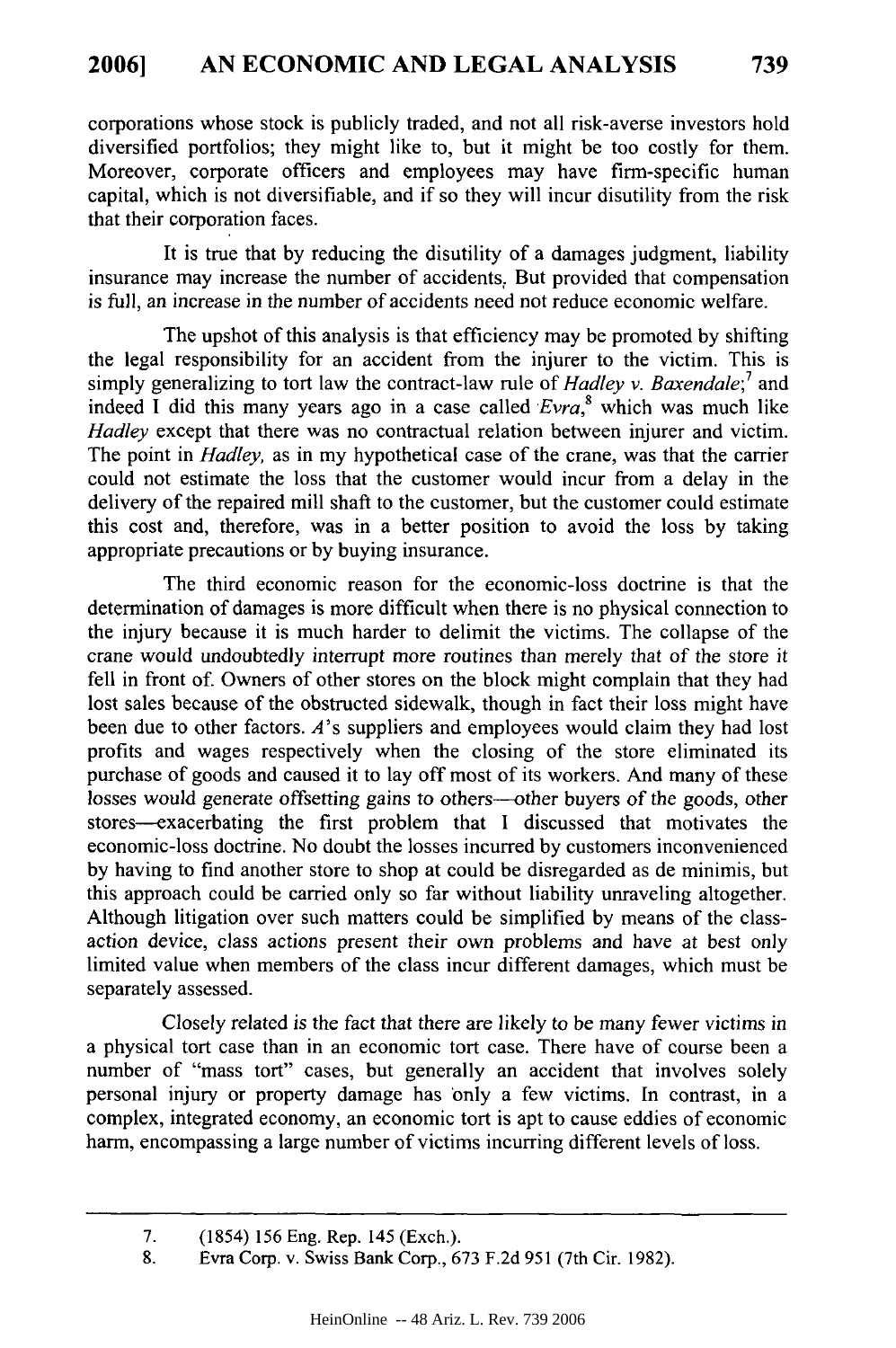There would also be a risk of double-counting. Suppose *A's* store sold goods at wholesale rather than retail. Its closure might force its wholesale customers to buy elsewhere at a higher price. They would try to pass on a portion of their costs to their customers in the form of a higher price. To the extent they succeeded, their loss from the closure would be shifted to the customers. Deciding in what proportions the loss had been split between the two tiers would present baffling problems of incidence analysis that caused the Supreme Court, in a related context, to forbid indirect purchasers (purchasers from purchasers) from a pricefixing seller to sue the seller for his antitrust violation.<sup>9</sup>

A final point is that liability for any personal injury or property damage caused by a negligent accident preserves at least some deterrence, making it less important to provide recovery to the additional victims, whose loss was purely financial. But this will not work in all cases: The crane might have fallen and blocked the entrance to *A's* store without damaging the sidewalk, though even then the accident will not be completely costless to *B,* because it will interrupt his business as well as  $A$ 's.

Thus economic analysis supports the economic-loss doctrine, which denies tort liability for a purely economic tort. But remember the other victim in our first hypothetical case, *C,* who was physically injured yet is allowed to recover her purely "economic" losses, namely her lost earnings, and also the "unforeseeable" damages resulting from the fact that she is an abnormally vulnerable victim. Is not that result inconsistent with the economics of the economic-loss doctrine? It is in tension with it, certainly, but it is not completely inconsistent with it. The uncertainty is much greater in  $A$ 's case than in  $C$ 's case. In C's case, the owner of the crane, or his insurer, will be able to estimate the damages, both economic (lost earnings) and noneconomic, of the average victim. This estimate will be correct on average and will enable the owner of the crane to determine the optimal precautions to take against the risk of its collapsing. It will also enable the insurance company to compute a premium. The variance in potential losses to a business is much greater and the mean much more difficult to estimate. Other differences between the cases are the greater ease of delimiting the victims when the basis of liability is a physical injury and the fact that there are likely to be many fewer victims.

To complete the economic analysis of the economic-loss doctrine, it is necessary to consider why in most jurisdictions the doctrine is no longer applied to cases of misrepresentation: Why, in short, Cardozo's famous opinion in the Ultramares case<sup>10</sup>—which establishes the principle that an auditor who misrepresents the financial condition of the firm that he audited is not liable to the

<sup>9.</sup> Ill. Brick Co. v. Illinois, 431 U.S. 720, 730 (1977); *see also* William M. Landes & Richard A. Posner, *Should Indirect Purchasers Have Standing to Sue Under the Antitrust Laws? An Economic Analysis of the Rule of* Illinois Brick, 46 U. CHI. L. REv. 602 (1979).

<sup>10.</sup> Ultramares Corp. v. Touche, 174 N.E. 441 (N.Y. 1931).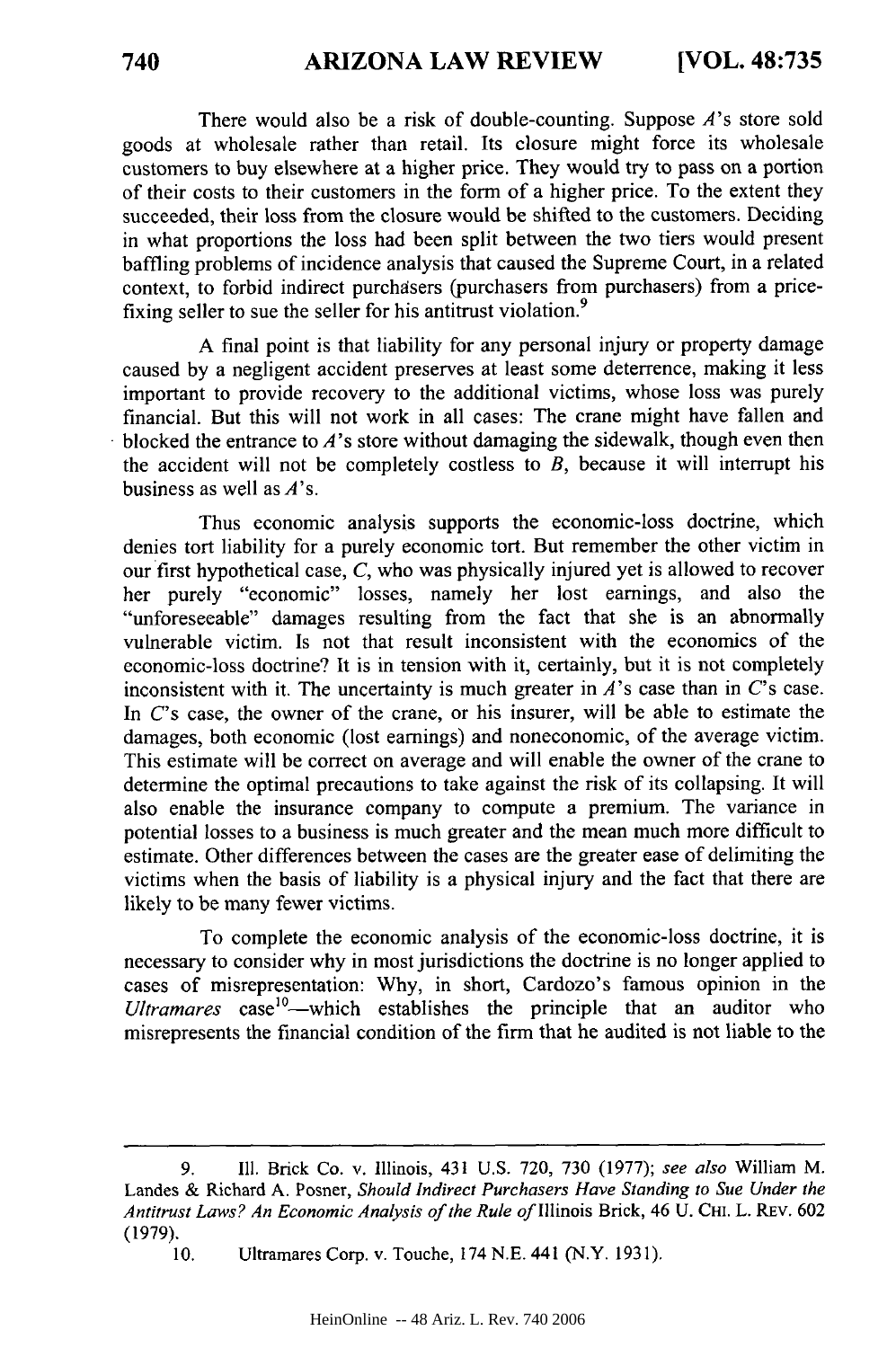firm's lenders for the consequences of the misrepresentation even though they reasonably relied on it in deciding to lend to the firm—is now a minority view.<sup>11</sup>

In fact, the considerations that support the economic-loss doctrine support the denial of liability in the auditor case and suggest that *Ultramares* was correctly decided. True, the victims are much better delineated: They are the firm's lenders (or in some cases their other creditors, or their shareholders), whose identity is a matter of public record. And the auditor will have a better idea of the potential magnitude of a misrepresentation, since he will know a lot about the company he is auditing. But the gap between private and social cost, the first strut of the economic-loss doctrine, is at its widest. The auditor's misrepresentation will ordinarily consist of concealing bad news about the company being audited. That bad news will eventually leak or otherwise become public, which means that the effect of the misrepresentation will have been to transfer wealth from one group of lenders or shareholders to another, rather than to bring about a net diminution of the lenders' or shareholders' wealth. Shareholders who sold their shares before the bad news emerged will benefit at the expense of those who bought the shares and were left holding the bag when the price of the stock crashed. The only net economic loss will be the injection of additional uncertainty into credit or securities markets, rendering these markets slightly less efficient. That is a loss different from and much smaller than the private losses of the lenders who decided to lend or not to lend to the firm, or the shareholders induced to buy its shares. In such a case, tort liability is an inferior remedy to a fine calibrated to the actual social loss caused by the misrepresentation.

If the misrepresentation is deliberate, it might seem that we should not worry about excessive damages; the threat of liability will deter. In contrast, when liability is strict or even when it is based on negligence, excess liability may deter excessively because it cannot be avoided simply by good behavior. The reason this is true in negligence cases as well as in strict liability cases is that negligence has, by virtue of the "reasonable person" rule, a strict-liability component: Failure to employ average care is negligence even if the injurer is incapable of taking that much care.<sup>12</sup>

# **III.** LIABILITY TO **THIRD** PARTIES OF **NEGLIGENT** PROVIDERS OF **SERVICES**

*Ultramares* belongs to a class of cases some of which, unlike the auditor cases, do not involve a large gap between private and social cost, or some other impediment to liability. These are cases in which a breach of contract injures a third party. Precisely because the victim is a third party (and, let me assume for the moment, not a third-party beneficiary of the contract, who would have the rights of an original party), his remedy if at all is in tort, and the question is whether such a person should ever have a tort remedy. The simplest such case is where the breach results in a mistaken wealth transfer. For example, a testator instructs his lawyer to include in the testator's will a bequest to *A,* and by mistake the lawyer makes the

12. **LANDES** & POSNER, *supra* note **1,** at 124-28.

<sup>11.</sup> *See, e.g.,* Vigil v. State Auditor's Office, 116 P.3d 854, 860 (N.M. Ct. App. 2005).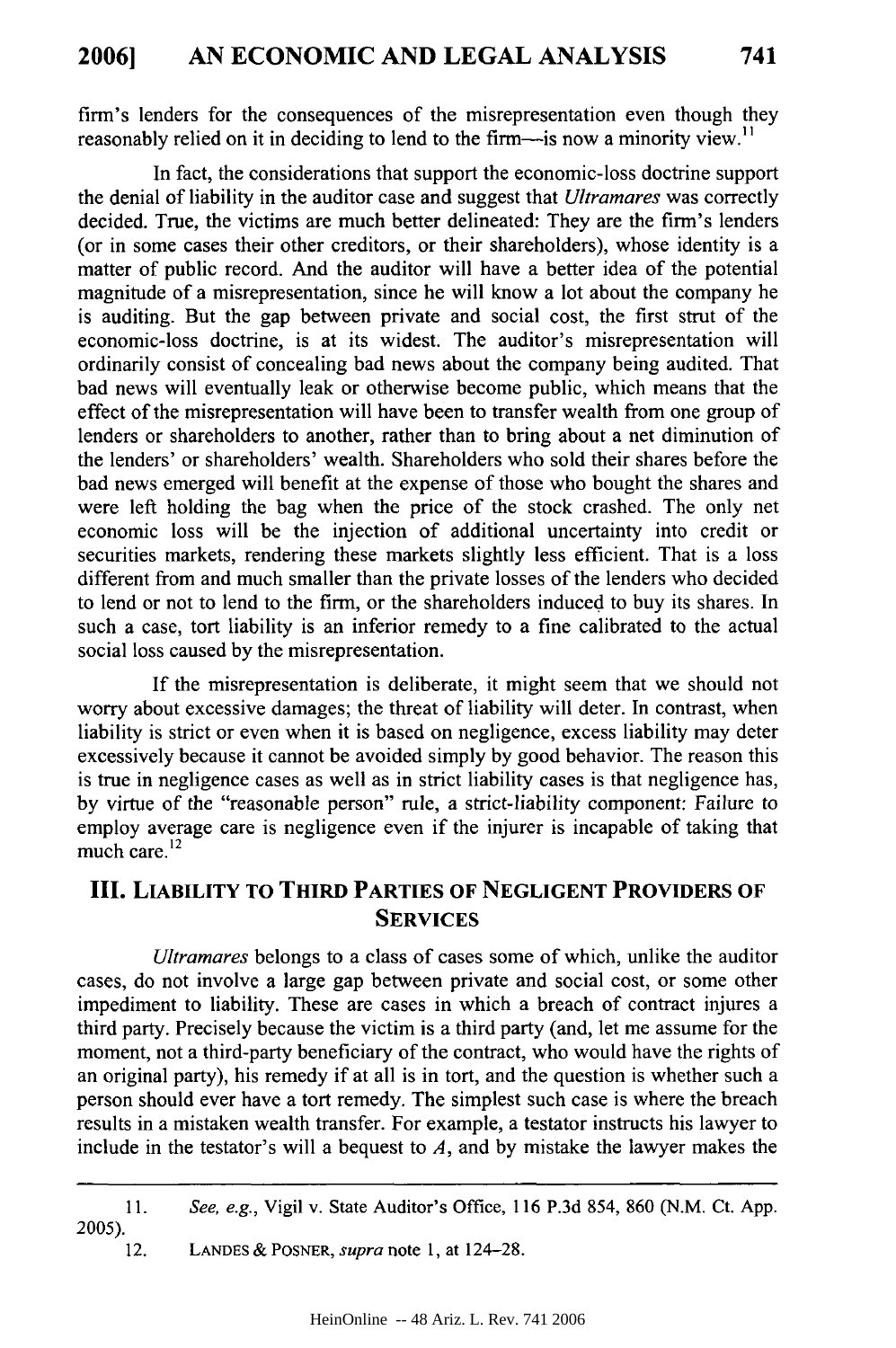bequest to  $B$  and the testator signs the will without noticing the mistake.<sup>13</sup> If  $B$  has the money when the mistake is discovered, *A* should be able to obtain restitution of it; mistake is a common ground for restitution. If *B* no longer has the money, or, having reasonably relied on the legitimacy of the bequest, would incur costs (beyond merely the loss of the use of the money) in returning it, the lawyer should be liable for the consequences of his negligent mistake.

But I want to revisit the assumption that the plaintiff, *A,* is not a thirdparty beneficiary of the contract between the testator and the lawyer. A person is a third-party beneficiary if the parties to the contract intended him to have the rights of a party; specifically the right to sue in the event of a breach and recover damages. The doctrine of third-party beneficiaries provides a superior approach to tort liability in the case of the erroneous bequest and probably in the auditor cases as well. If the intended legatees are third-party beneficiaries, the lawyer will be exposed to greater liability and as a result will presumably charge a higher price for preparing the will. The testator will then decide whether the increase in the price is worth incurring in order to reduce the risk that the wrong legatee will inherit. (The risk will be reduced because as a third-party beneficiary the intended legatee will be able to enforce the bequest.) It is better that the tradeoff be made by the parties themselves, namely the testator and his lawyer, than by a court in a tort suit. So here is another area where application of the economic-loss doctrine is efficient.

This recasting of tort as contract will not work in an important class of cases involving the negligent provision of services that harms a third party. These are cases in which the negligent performance of a contract between an employer and a third party causes the employee to be fired or incur other harm. Illustrative are cases in which an employer requires an employee to take a test for the presence of illegal drugs in his body and the lab to which the employer sends the employee's urine specimen negligently conducts the test and reports a falsepositive. It is unlikely that the contract parties-the employer and the labintended that the employee be empowered to enforce their contract, which expressly or by implication required the lab to use due care in evaluating the test results. So the employee is not a third-party beneficiary; but should he be allowed to bring a tort suit, even though it is an "economic-loss" case because there has been no physical injury to person or property? The courts are divided.<sup>14</sup> The argument against tort liability is that the employer has an adequate incentive to enforce the contract, and if it learns of the erroneous result it will terminate the contract or insist on better care or a lower price and it will rehire the erroneously fired employee (presumably an employee at will, who therefore had no right to be rehired even though he had been fired without good cause). But this seems implausible. Generally it is only lower-level employees who are required by their employers to submit to drug tests, and an occasional false positive will do little

<sup>13.</sup> *See, e.g.,* Conn. Junior Republic v. Sharon Hosp., 448 A.2d 190 (Conn. 1982); *In re* King's Will, 128 S.E. 850 (S.C. 1925).

<sup>14.</sup> *Compare* Willis v. Roche Biomedical Labs., Inc., 61 F.3d 313 (5th Cir. 1995) (no liability under Texas law), *with* Stinson v. Physicians Immediate Care, Ltd., 646 N.E.2d 930 **(I11.** App. Ct. 1995) (liability), *and* Elliott v. Lab. Specialists, Inc., 588 So. 2d 175 (La. Ct. App. 1991) (liability).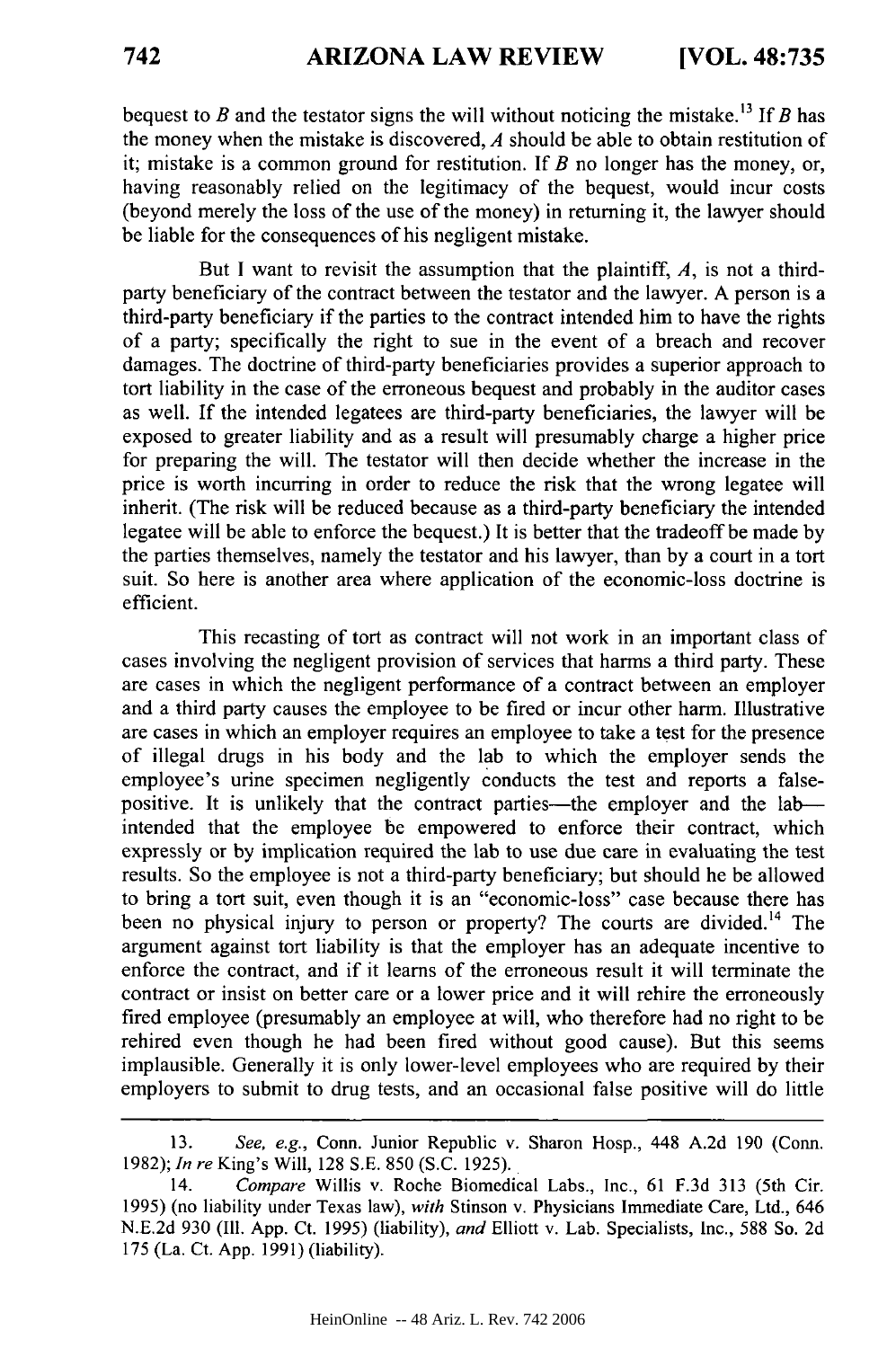**harm** to the employer; he will easily find substitute workers. The principal victim and therefore logical enforcer of the lab's duty of due care is the employee, and so he should have a right to bring a tort suit.

#### **IV. INTENTIONAL INTERFERENCE WITH CONTRACT**

The type of economic tort (or rather, what would be a tort were it not for the economic-loss doctrine) that falls within the scope of the economic-loss doctrine might be called the "pure" economic tort because it does not arise from a contractual relation between injurer and victim, although there may be, as in the cases **I** discussed in Part **III,** a contract lurking in the background. The other major type of economic tort is supervenient on a contract in a more direct sense. One example, which is the subject of this part of the paper, is intentional interference with a contract (or with advantageous business relations that have not yet crystallized in a contract); another is bad-faith breach of an insurance contract; another is defrauding a customer.

**If** *A* and *B* have a valid contract, and *C* induces *B* to break it and recontract with him *(C)* instead, *C* has committed the tort of intentional interference with contract.<sup>15</sup> At first glance this result seems contrary to the dictates of efficiency, and in particular to the important economic doctrine of "efficient breach." Suppose that in the contract between *A* and *B, A* had agreed to pay *B* **\$100,000** for *B's* performance, and that *B's* breach of that contract (committed in order to recontract with *C)* would impose damages of **\$10,000** on **A.** Then *B* will not agree to break his contract with *A* and recontract with *C* unless *C* agrees to pay *B* at least **\$110,000 (\$100,000** for the performance itself, **\$10,000** to compensate *A* for *B's* breach of contract, for which *B* is liable), which *C* will not do unless *B's* performance is worth at least **\$110,000** to him. That will therefore be the minimum price in the new contract, the contract between *B* and *C.* So at the end of the sequence of breach and recontracting, *A* will be no worse off and no better off than before, *B* will also be no worse off-he will have **\$110,000,** or more if  $C$  agrees to pay him more, in which case  $B$  will be better of f—and  $C$  will be better off **by** whatever the difference between what he agrees to pay *B* and what *B's* performance is worth to him.

One party is better off and the other two are no worse off (and one of them, *B,* may be better off too), so the sequence is efficient and why should *C* **be** guilty of a tort? Of course, if barred from dealing directly with  $B$ —if forced instead to orchestrate a three-cornered deal in which *A* would voluntarily terminate his contract with *B-C* might achieve the same result. But the cost would be higher because of the complexity of the transaction. So *C* should not be liable.

But if the facts are changed, an economic rationale for liability for procuring a breach of contract heaves into view. Suppose that *B* is judgment-proof, then there is no longer a basis for confidence' that the breach and recontracting will produce a net gain in economic welfare; *A's* uncompensated loss might exceed the benefit to *B* and *C.* Or suppose there is no recontracting but merely a breach induced **by** mistaken information conveyed **by** *C* to *B;* maybe *C,* having agreed to

*<sup>15.</sup> See, e.g.,* Lumley v. Gye, (1853) 118 Eng. Rep. 749 **(Q.B.).**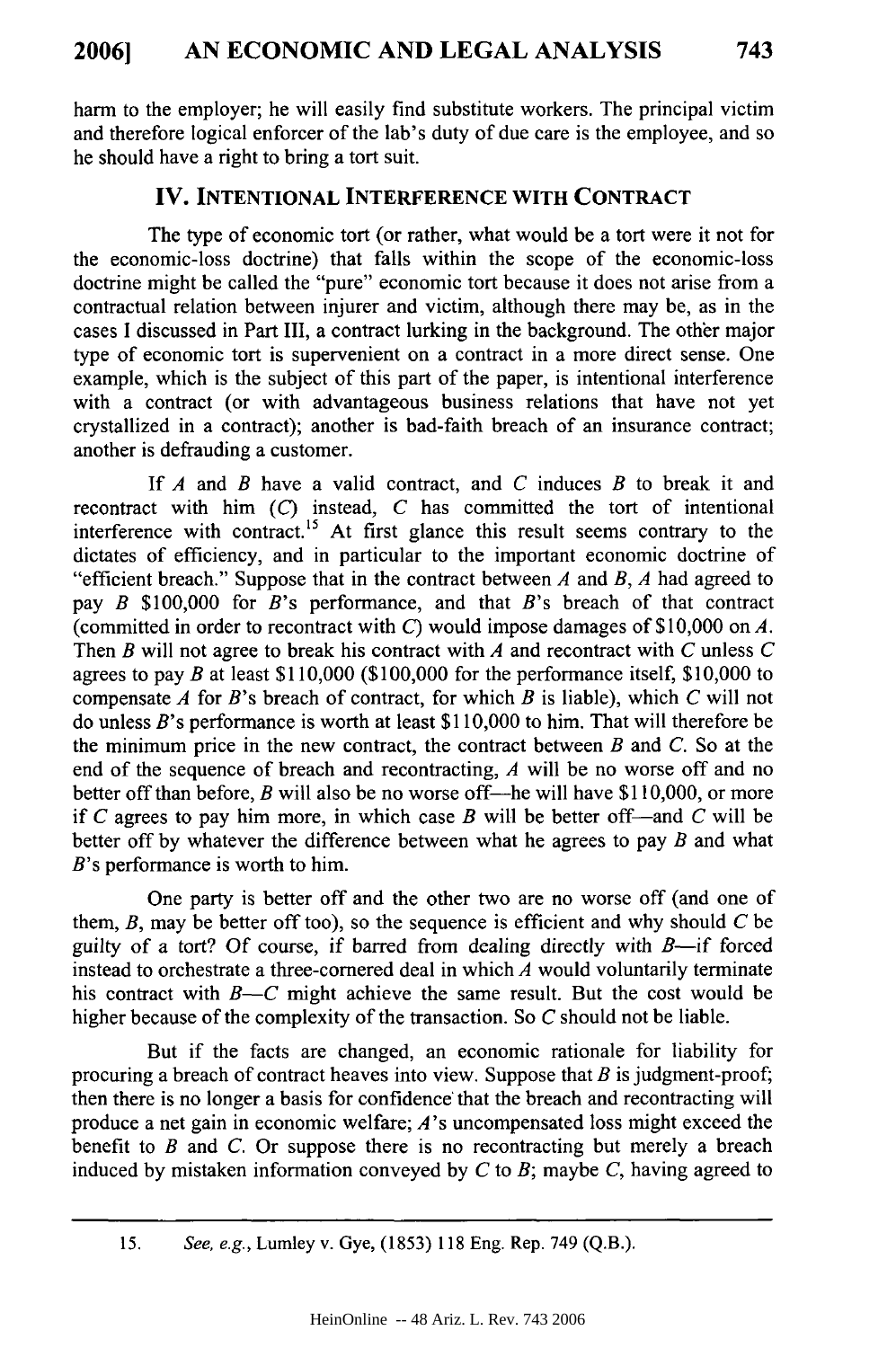guarantee *B* against certain business losses, mistakenly informs *B* that *A* is about to declare bankruptcy, and this causes *B* to terminate the contract, as *C* intended. Such a breach may well be inefficient, in which event *C* should be liable. None of the considerations, discussed earlier, that support the economic-loss doctrine argues against liability in such a case.

The law is not as clear as it could be in differentiating between "interferences" with contract that result in an efficient breach and should therefore not be deemed a tort and subjected to sanctions that would either prevent the efficient breach or require a roundabout recontracting, and interferences that induce breaches that reduce efficiency. In generally distinguishing between proper and "improper" inducements to breach, however, the law is not necessarily inconsistent with the economic approach. The Prosser treatise notes that "it is usually said that tort liability may be imposed upon a defendant who intentionally and improperly interferes with" the contract of another, but that "a defendant might intentionally interfere with the plaintiff's interests without liability if there were good grounds for the interference.<sup>" 16</sup> This leaves it nicely vague.

But the Restatement's treatment of the issue is hopelessly vague. On the one hand, "Even though *A* knows of B's contract with *C,* he may nevertheless send his regular advertising to *B* and may solicit business in normal course. This conduct does not constitute inducement of breach of the contract." On the other hand,

> *A* writes to *B:* "I know you are under contract to buy these goods from *C.* Therefore I offer you a special price way below my cost. If you accept this offer, you can break your contract with *C,* pay him something in settlement and still make money. I am confident that you will find it more satisfactory to deal with me than with *C."* As a result of this letter, *B* breaks his contract with *C. A* has induced the breach. **17**

The first hypothetical case may be hinting at a mass mailing; *A* shouldn't be put to the bother of filtering out addressees who he knows already have a contract, but the example does not say this. The second hypothetical case may be hinting at the presence of predatory pricing ("a special price way below my cost"), though in fact sales below cost need not be predatory; they may be ways of marketing a new product or disposing of obsolete inventory. Again the example does not say. Stripped of equivocal overtones, the second case merely makes explicit what is implicit in the first. If *B* accepts the solicitation in the first case, he will break his contract, and the second case is just the same: He will break his contract if he thinks he will do better dealing with *A* even though he will have to compensate *C* for the damages to *C* from the breach. Of course if *A's* solicitation in the second case is inaccurate in promising *B* a better deal, there may be liability; but that is not part of the Restatement's example.

<sup>16.</sup> W. PAGE KEETON ET **AL.,** PROSSER AND KEETON ON THE LAW OF TORTS **§** 129, at 978, 983 (5th ed. 1984). *See also* id. at 979.

<sup>17.</sup> RESTATEMENT (SECOND) OF TORTS **§** 766 cmt. m, illus. 3 (1979). To avoid being confused, note that in the Restatement example, *A* is the "interferer" and *C* the victim of the breach; in my example, *C* was the interferer and *A* the victim.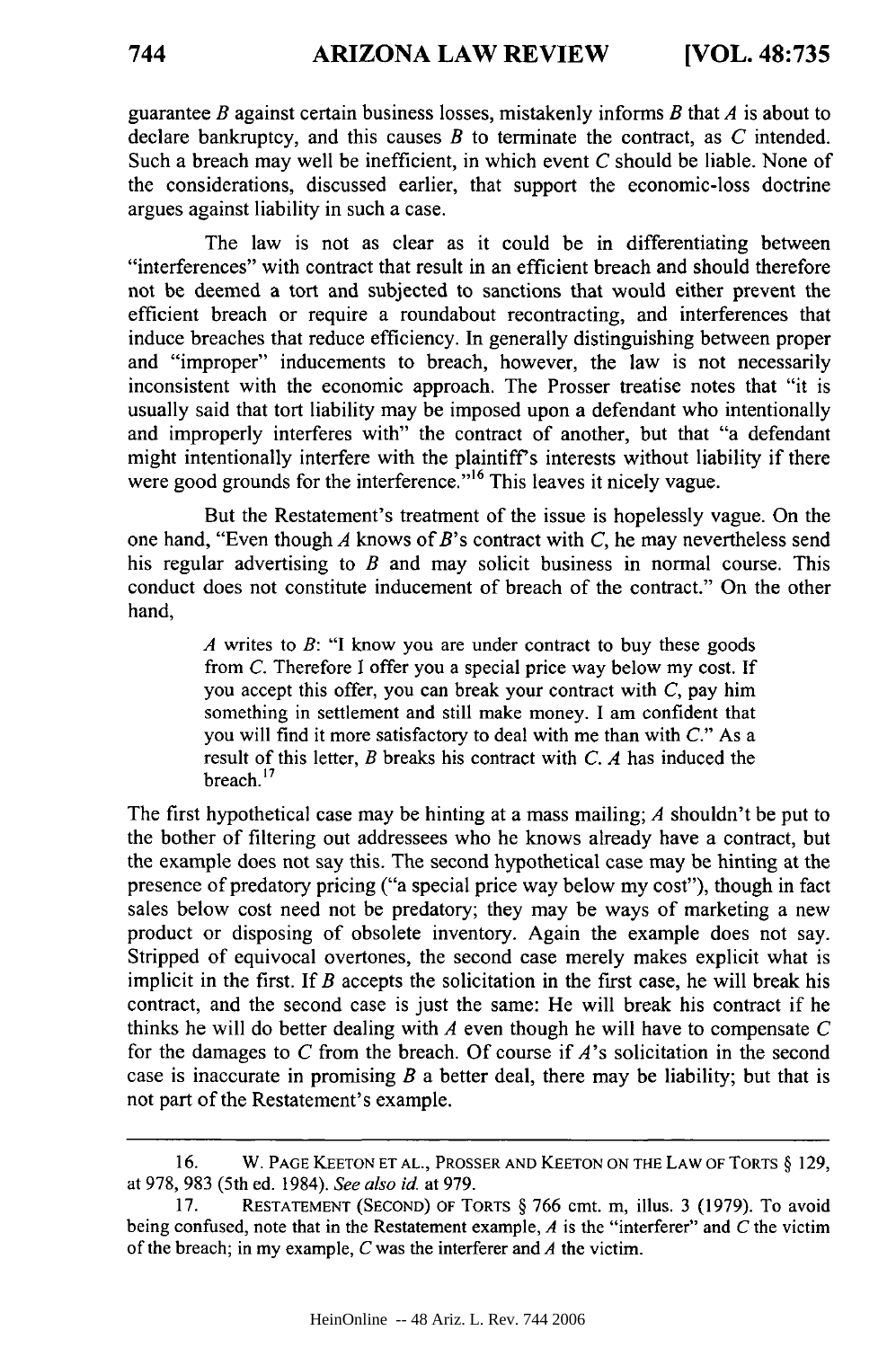The sensible rule would be to refuse to impose tort liability unless the contract remedy is inadequate. The principal case in which this condition will be fulfilled is where the victim of the breach has no incentive to sue, for example because the contract breaker is insolvent (but the procurer of the breach-the interferer-is not), or because, as in my drug-testing example, the principal harm from the breach falls on a third party rather than on the contract victim of the breach (that is, the promisee).

## **V. BAD-FAITH BREACH OF CONTRACT**

Consider finally the case of a breach of contract in bad faith, which is sometimes treated as a tort. The main significance of such treatment is that it might entitle the victim of the breach to punitive damages, which are not awarded in a contract suit for breach. It gratuitously complicates the law to create a tort in order to be able to award punitive damages in certain breach of contract cases. **If** it is a good idea to award such damages when a contract is broken in bad faith, then the rule denying punitive damages for breach of contract should be modified to allow them to be awarded in such cases. In other words, the question should not be posed as contract versus tort, but as compensatory versus punitive damages in contract cases. It is not a good idea to allow contract cases to be recast as tort cases in order to escape the limitations that the law has placed on suits for breach of contract. Indeed, the original office of the economic-loss doctrine was to prevent the kind of end run around those limitations that is attempted when, for example, the buyer under a contract that disclaims oral warranties sues the seller on the ground that he made an oral **misrepresentation.18**

But what about the end run that is attempted—and that the law allows to succeed-when one sues one's doctor for the tort of professional malpractice rather than just suing for breach of one's contract with the doctor? Perhaps the answer is simply that tort law is oriented toward cases involving a physical injury and contract law is not, *but* that answer will not do when the suit for professional malpractice is not against one's doctor but against one's lawyer. Here the unsatisfactory answer is that the lawyer is a fiduciary of his client rather than merely a seller of services, and breach of a fiduciary obligation is a tort. But wouldn't it make more sense to say that a fiduciary duty (basically the duty to treat the obligee as well as you would treat yourself, rather than at arm's length) is an implicit term of some contracts, rather than use the presence of such a duty to change a dispute arising out of a contractual relation from a breach of contract case to a tort case?

This discussion, however, leaves unanswered the basic question, which is whether punitive damages should ever be awarded for a breach of contract. The general rule denying such damages for breach makes good economic sense. Quite apart from the fact that many breaches are either efficient or involuntary, many contracts contain an insurance component even when they are not insurance contracts. An example is when by promising performance that may prove beyond the promisor's ability to deliver, the promisor assumes the risk of failure and thus

**<sup>18.</sup>** Cir. 1999). *See, e.g.,* All-Tech Telecom, Inc. v. Amway Corp., 174 F.3d 862, 866 (7th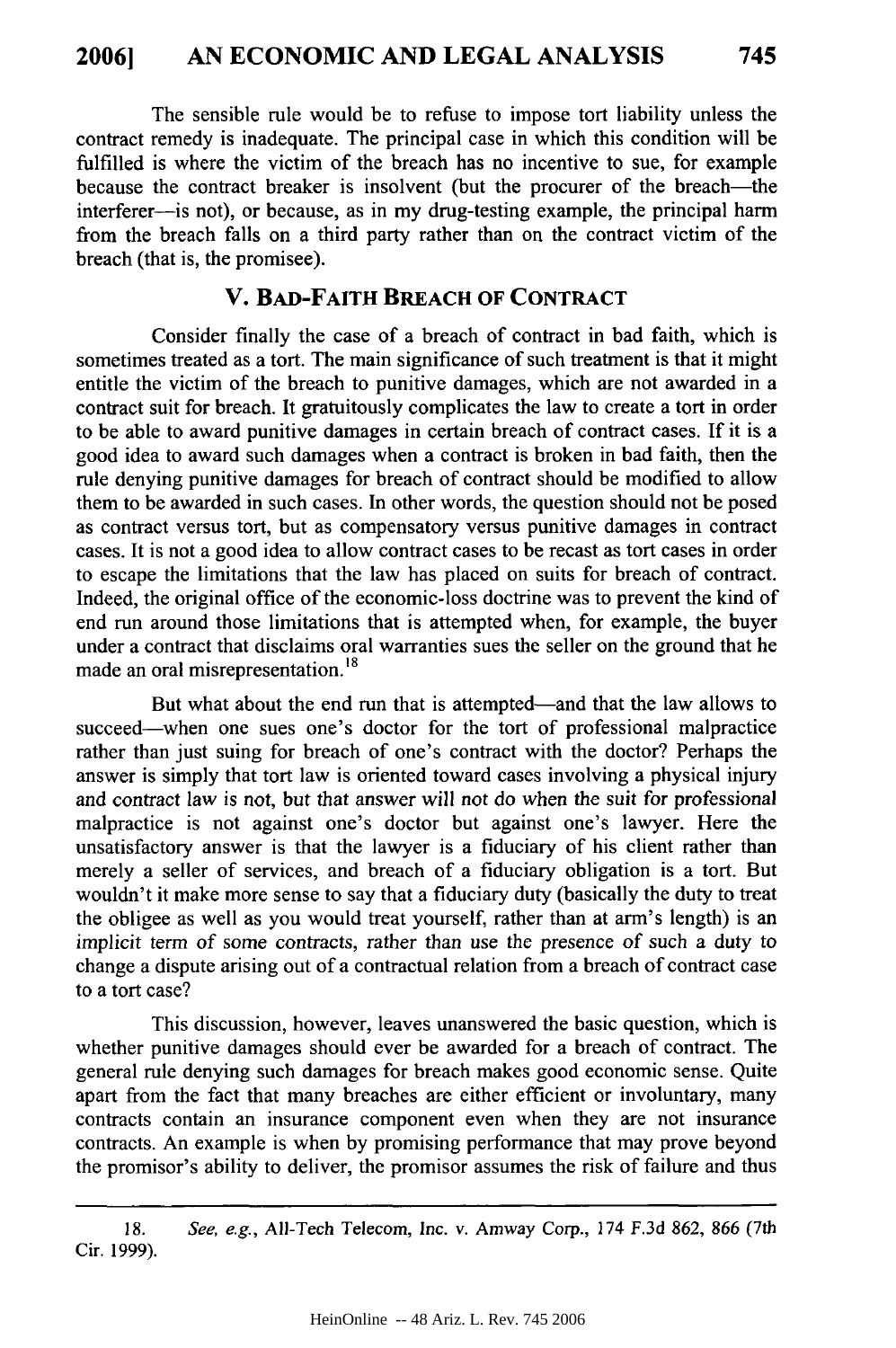insures the promisee against the consequences of failure. There is no "wrongdoing" when the risk materializes; the "breach" is the equivalent to an insured event coming to pass, obligating the insurance company to pay insurance proceeds to the insured.

Punitive damages are an efficient remedy when wrongful acts are likely to go undetected. When such an act *is* detected, the damages must be jacked up to generate the proper level of deterrence.<sup>19</sup> In addition, when the wrongful act is so patently wrongful that there is no risk of overdeterrence, we might as well throw the book at the wrongdoer in order to make doubly sure that such wrongful acts are deterred. A related reason for awarding punitive damages is found in cases in which there is significant injury but compensatory damages cannot be computed accurately, so that adding a dollop of punitive damages has the effect of resolving the uncertainty about the magnitude of the injury in favor of the victim. And still another case is when, though aggregate damages may be significant, no single victim of the wrongful act has sufficient damages to make suing worthwhile.

None of these is a general feature of breaches of contract. The breach itself is rarely concealable; liability for breach of contract is strict, so that as noted many breaches are involuntary rather than willful; even deliberate breaches may be efficient and therefore socially desirable rather than wrongful; compensatory damages can usually be calculated with a fair degree of confidence in their accuracy; and potential victims of breaches of small contracts are compensated in the contract price for not having a good legal remedy in the event of a breach.

The last point may require a bit of elaboration. Since liability for breach of contract is strict, contracts are, as we know, often broken for reasons beyond the control of the party who broke the contract. Knowing this, the party to a small contract should realize that he cannot rely on legal remedies for breach and must seek protection elsewhere, for example in the seller's interest in maintaining a good reputation; or else he must demand compensation for bearing the risk that the other party will not honor the contract.

So it will be rare for punitive damages to be appropriate for breach of contract; but rare is not never. If a party to a contract deliberately takes advantage of a gap in the remedial structure that makes compensatory damages an inadequate remedy, then an award of additional damages makes sense to deter opportunistic conduct not otherwise deterred. These cases will be extremely rare, and perhaps limited to very small contracts, where it just doesn't pay to sue without a boost in expected damages. In the ordinary case, the victim's legitimate interests are fully protected by an award of compensatory damages, whether or not the breach was willful. For example, if a party to a contract uses the threat of a breach to extract a

<sup>19.</sup> Suppose that a tortfeasor's torts impose an average cost on his victim of \$1,000, but the tort is detected and the tortfeasor forced to pay damages in only one out of every four cases. If damages are limited to \$1,000 per case, the expected cost to the tortfeasor will be only \$250. The correct measure of damages is calculated by dividing the cost imposed on each victim by the probability that the victim will sue and win, so in the example the proper damages award is  $$4,000$  ( $$1,000 \div .25$ ), of which \$3,000 represents the punitive component, since the victim's damages are only \$1,000.